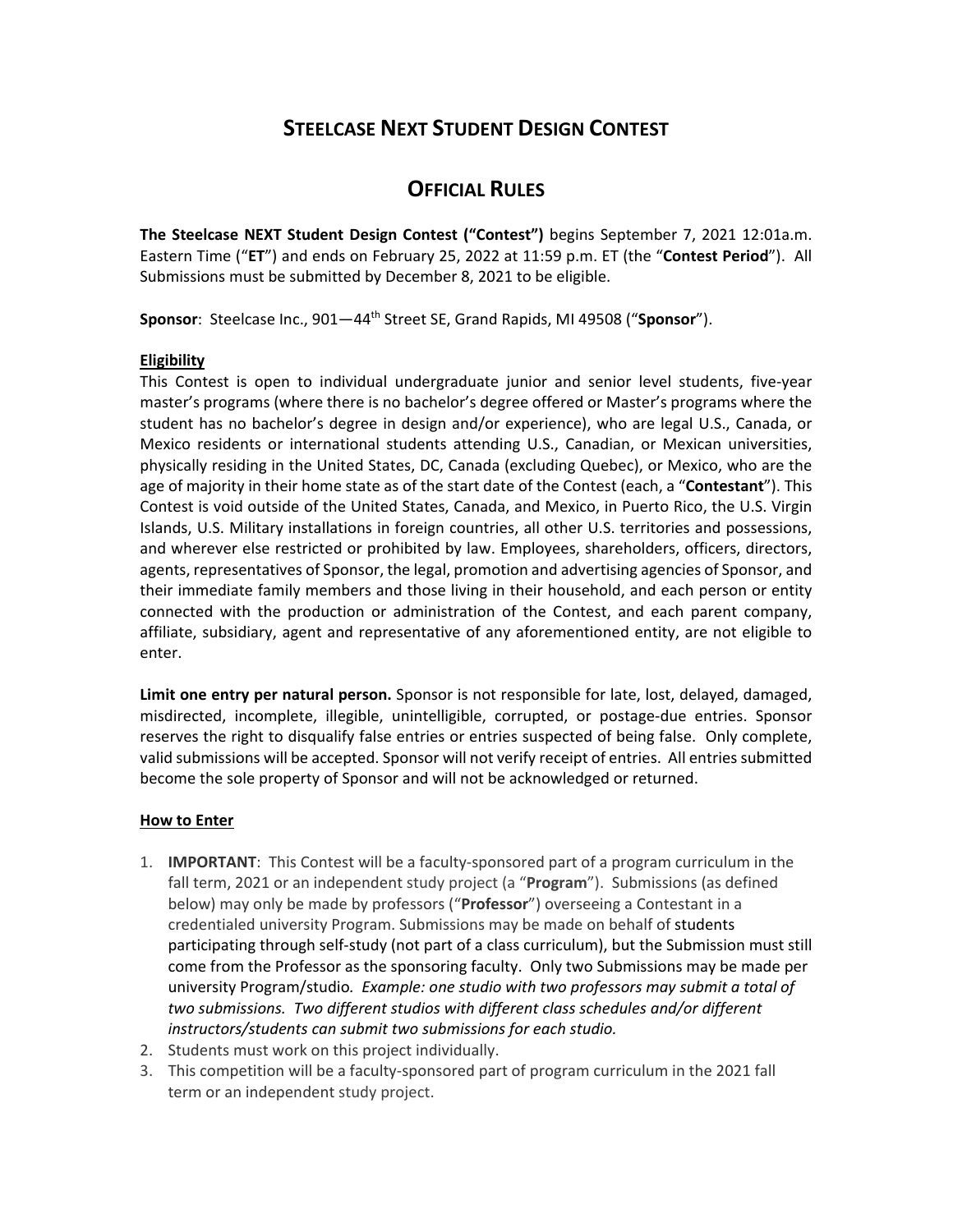- 4. When submitting an entry, it should be able to open or launch as a complete presentation for the judges, including the concept statement. **This should be one PDF**. It should not be individual files for the judges to navigate through. No videos, Prezi's or PowerPoint formats will be permitted.
	- a. **PLEASE NOTE**: Judges will be viewing on a computer screen. It is easier for judges to navigate multiple pages vs. creating a presentation "board" that is on one or two pages that requires the judge to zoom in on the screen to navigate/evaluate the content. That is not a good user experience for the judges.
- 5. All student participants must be currently registered as juniors or seniors in their design program, or in a 5‐year master's program where there is no bachelor's degree offered or a master's program where the students have no bachelor's degree in design or other previous design experience.
- 6. Each submission (2 per program**\*\***) must be emailed separately to design4next@gmail.com (please note: **this is a different email address** than has been used during the competition (this is going to a **gmail** account and is a third party email address to ensure identity of program is not revealed)

*\*\*Please note 2 per program = 2 per individually taught studios/classes. Example: one studio with two professors may submit a total of two entries. Two different studios with different class schedules and/or different instructors/students can submit two entries for each studio.*

- 7. Naming of entries shall be **"SCHOOL NAME – STUDENT LAST NAME, STUDENT FIRST NAME".pdf.** Your student's name or name of school should **NOT** be listed within the presentation itself ‐ **only in the name of the file**.
- 8. Submissions must come **FROM THE PROFESSOR** no later than 5pm PST on **Wednesday, December 8, 2021.**
	- Submissions received directly from students will not be accepted to ensure these are the approved submittals from each program.
	- If you are a professor that is sponsoring students who are participating through selfstudy (not part of your class curriculum) – the submission must still come from YOU as the sponsoring faculty
- 9. The body of the email needs to contain the student's best contact email address during the judging period (December 15, 2021 – January 12, 2022).
- 10. Questions must be submitted **by professors only** via email at: design4next@steelcase.com Response times may vary; however, our goal will be to respond within 48 hours. The Q+A period begins on **September 13, 2021** and the deadline for submitting questions is **October 1, 2021**
- 11. **BEFORE SUBMITTING THEIR 2 SUBMISSIONS, PROFESSORS MUST** please verify your students are available to travel on Feb. 21‐23, 2022 for the final judging/presentations at our headquarters in Grand Rapids if they are chosen as one of our five semifinalists. All travel arrangements and expenses will be made and covered by Steelcase (only flights originating and returning domestically in North America ‐ U.S./Canada/Mexico); however, the student must be present to be considered. Failure to attend in person will disqualify your student.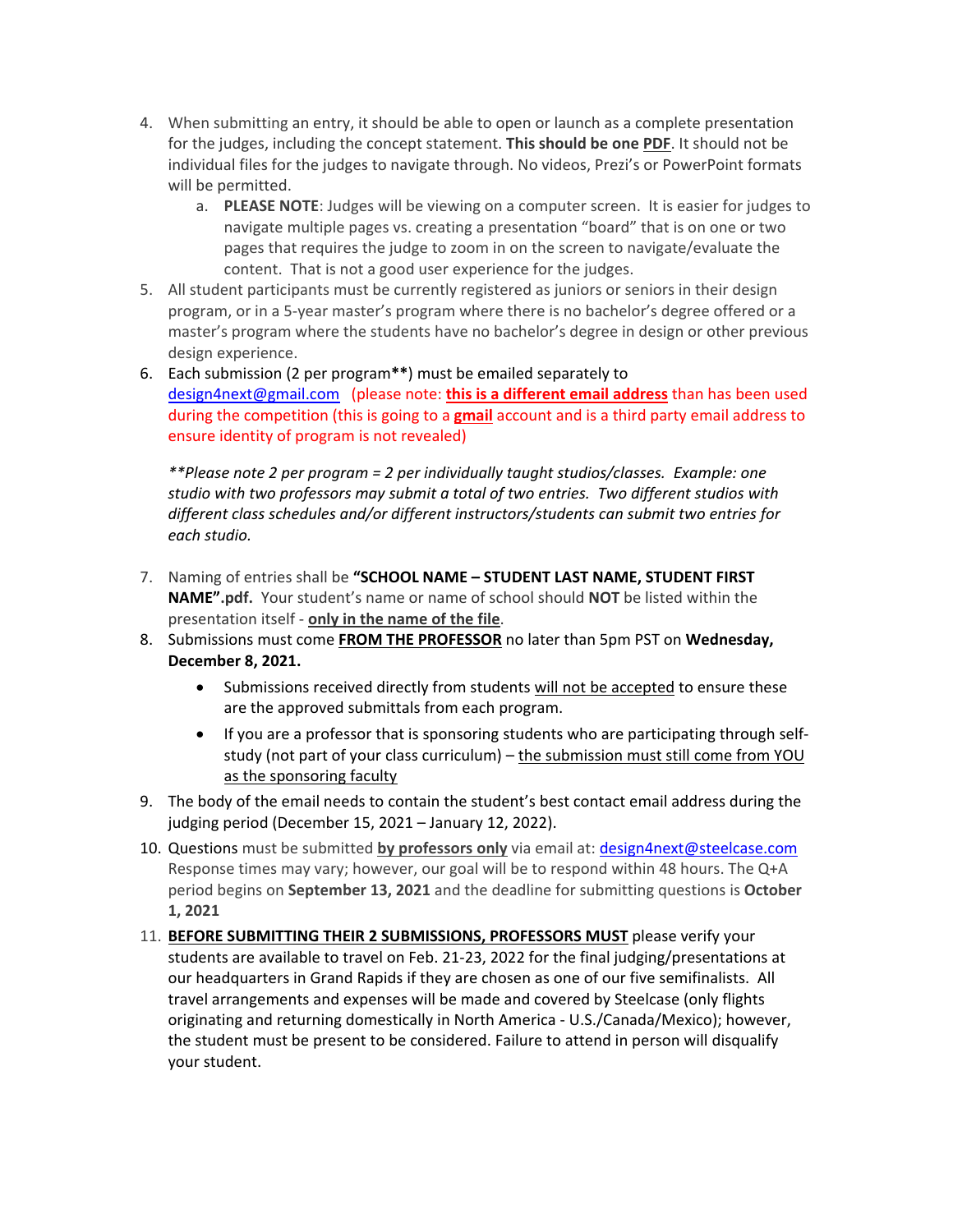# **Submission Guidelines**.

- 1. The submission is to be the equivalent of a design development presentation to your client, NEXT.
- 2. The student's goal, through your submission, is to convince NEXT that your design will provide them the work environment they need to meet their goals.
- 3. Students will receive information about the client, general program requirements, client's mission and interests via the competition website: NEXT Website From this, students will know the type of space the client desires, what excites them and

what their goals and needs are.

- 4. Students must use products (furniture, technology and architectural solutions) available from the variety of all **Steelcase Brands in our portfolio (including any Partner Brands)** for the project. Students are allowed to have up to 20% of the project be "custom" as applicable for feature areas. However, custom applications should remain economically feasible as most clients do not budget for a completely customized project.
- 5. All submissions are due at 5pm PST on **December 8, 2021**. Late submissions will not be considered.
- 6. All submissions need to be self‐explanatory for the judges to evaluate. Only the semifinalists will have the opportunity to present their project to the panel. Judge's comments will only be provided to the semifinalists and honorable mention recipients.
- 7. Files should be in **PDF format** and be sized for easy review by our judges on a computer screen **(FILE SIZES SHOULDN'T EXCEED 20MB) It is a better experience for the judges to review as a series of slides (in landscape format) versus submitting as one or two page "virtual boards" that must be zoomed in on for review.**
- 8. **PLEASE NOTE**, the examples of prior projects (semifinalists) shown on the NEXT website are the final submittals for the (verbal) presentations delivered in person to the judges. These are **NOT** the initial submittals and have been edited/refined slightly by removing content that would not be appropriate for a visual/verbal presentation (some of the technical pages have been removed).
- **9. Submissions must include the following (but not limited to):**
	- i) Design concept statement (max 250 words). This should **clearly articulate** your inspiration for the design, how it is reflected in your solution and how it meets the client's requirements.
	- ii) Inspiration images that impacted your final solution. Images shall be compiled on a labeled, digital board.
	- iii) Clear explanation and visuals of how your research informed your Evidence Based Design solution
	- **iv)** Show concept development process **(hand sketches, bubble diagrams, concept models, etc.)**
	- v) Rendered floor plan with rooms labeled and furniture shown. Scale:  $1/8" = 1'-0"$ (0.3175cm = 0.3048m)
	- vi) Reflected ceiling plans are **(required)** for the **Work Cafe and Reception areas.** Include a legend with ceiling heights identified. Scale:  $1/8" = 1'-0"$  (0.3175cm = 0.3048m).
	- vii) A **minimum of one elevation section** is required to illustrate the **stair design** and how the  $7<sup>th</sup>$  and  $8<sup>th</sup>$  floor flow together.
	- viii) Perspective renderings **(minimum of 5, maximum of 10)**.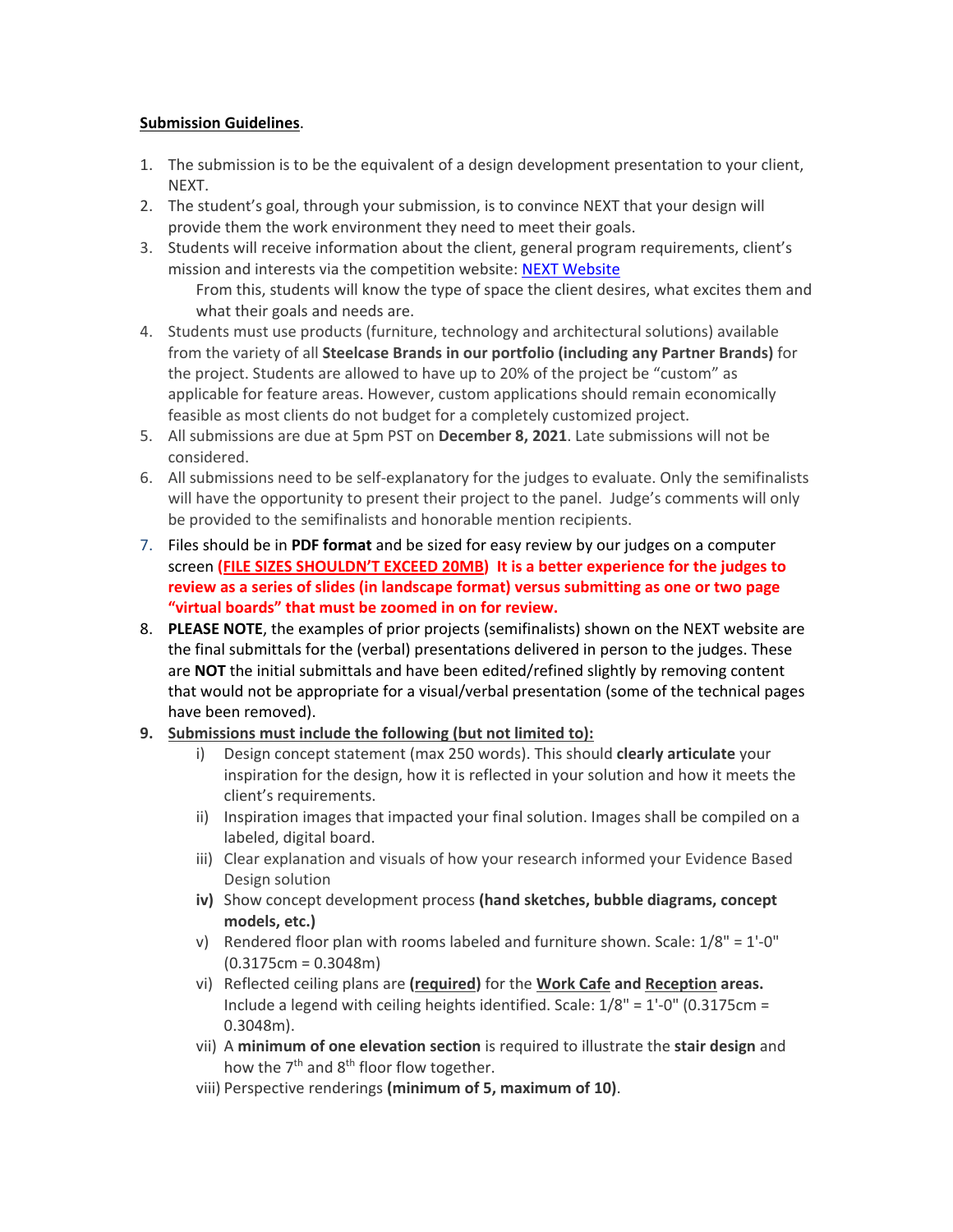- ix) High quality digital images of furniture, finish materials and lighting selections per area. All selections must be labeled and coded back to the room location. Please place all images, with labels, on a digital board(s).
- x) Student developed graphic logo for NEXT will be incorporated holistically reflecting their brand and culture in the space as part of the submission
- 10. **Prohibitions.** Submissions may not contain any illegal, offensive or obscene subject matter and any such Submission shall be disqualified without notification to Contestant. Contestants may not use third party trademarks, designs, or trade dress in their Submission. Contestants may not copy or otherwise plagiarize the Submission from any source, nor may the Submissions include third party copyrighted or patented material. Sponsor is not responsible for legal protection or clearance of Submissions in any form. Contestants shall indemnify Sponsor against any and all claims from any third party for any use by Sponsor of any Submission, in whole or part. If, in the sole discretion of Sponsor, a Submission, in whole or part, constitutes copyright infringement, trademark infringement or otherwise violates the rights of any third party, the Submission will be disqualified and the Contestant will have no recourse to be reconsidered. Sponsor may request evidence that Submissions are an original work of authorship within the meaning of U.S. Copyright law at any time during or after the Contest Period.

# **Judging Criteria**

Judging will be completed in two (2) rounds. All Submissionssubmitted during the Contest Period will be prescreened by submitting Professors to ensure Submissions have correctly met the Submission Guidelines above and meet with Sponsor's general standards and practices prior to any judging (each such Submission, a "**Qualified Submission**"). Judging of all Qualified Submissions will begin on or about December 15, 2021

A panel of qualified judges and evaluators will evaluate each Qualified Submission on a **100‐point scale as follows**:

- 1. **CONCEPT (10 POINTS):** Clear concept statement with proof of research informed design process as well as how the concept links to solving the client's needs.
- 2. **RESEARCH (15 POINTS):** Exhibit evidence‐based design reasoning with your design solutions.
- 3. **PROCESS (10 POINTS):** Clearly show your concept development process. Some examples include: (hand sketches, bubble diagrams, concept models, etc.)
- 4. **PLANNING AND DESIGN (35 POINTS):** Optimized use of total built environment and application of research and insights to design solutions.
- 5. **PRESENTATION/GRAPHICS (30 POINTS):** Overall presentation quality: visual submission and quality formatting and flow. Graphics, visuals, and renderings (no typos and easy to read).

Note: It is expected that **all** submissions comply with regulatory guidelines, adhere to green building principles and maintain the integrity of the building structure. As part of school jury process, **professor must review all plans to ensure they comply with planning guidelines/codes**.

The Contestants with the ten (10) highest point totals from the initial judging round will be deemed a Selected Contestant and will be eligible to win a Prize as described below. In the event of a tie, the tying entries will be rescored to determine a Selected Contestant.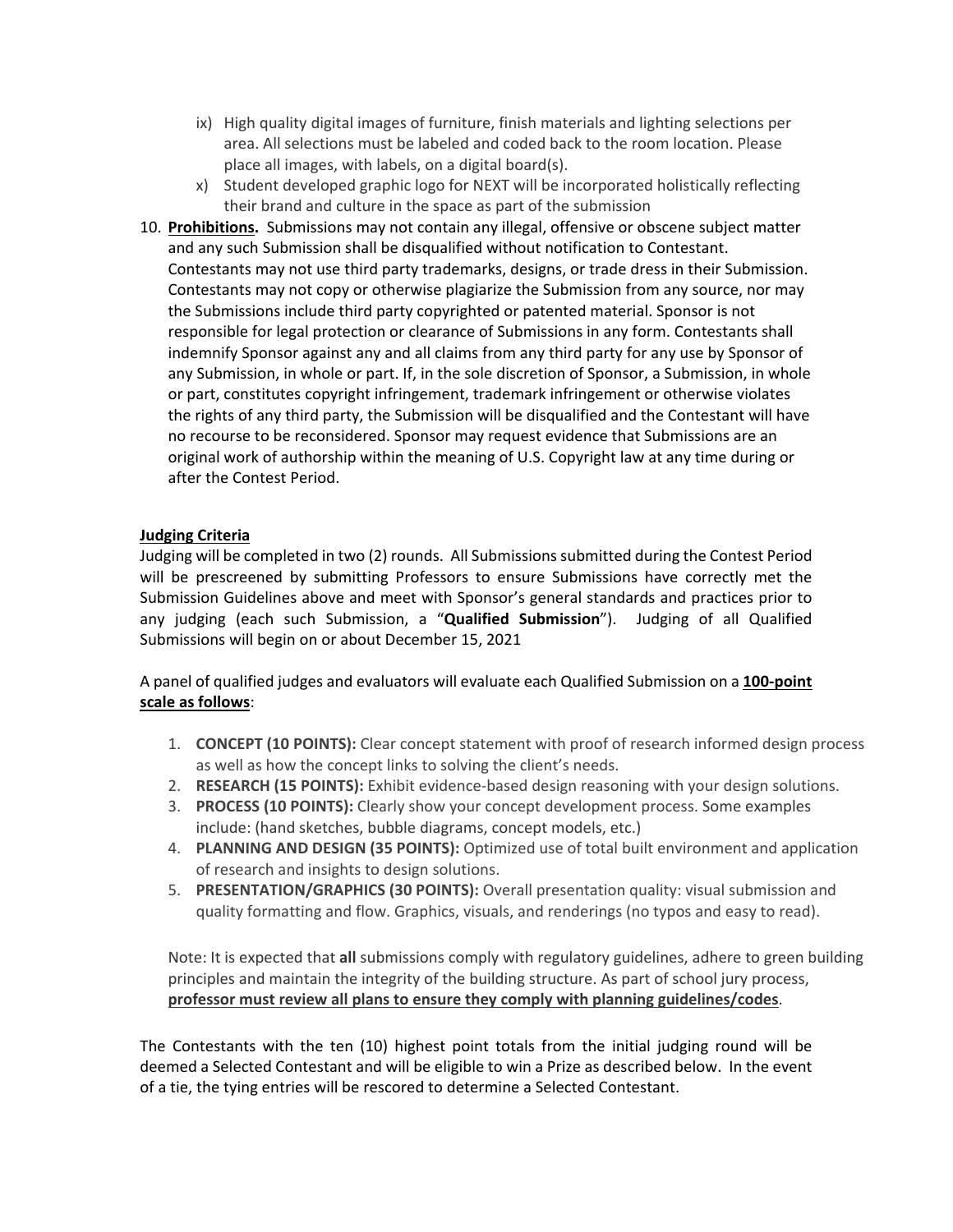The Selected Contestants with the five (5) highest point totals will be deemed a Semi‐Finalist Contestant and will be eligible to win a Semi‐Finalist Prize. In the event of a tie, the tying entries will be rescored to determine a Semi‐Finalist Contestant. The Semi‐Finalists will be required to present their Submission to the Judges on or about February 2022 in Grand Rapids, Michigan. This date will be communicated to Semi‐Finalists on or about January 14, 2022 After the Semi‐Finalist Contestant presentations, the Semi‐Finalist Contestant with the highest point total will be deemed the Top Winning Contestant and will be eligible to receive a Top Winning Contestant Prize. In the event of a tie, the tying entries will be rescored to determine the Top Winning Contestant.

## **Selection and Notification of Selected Contestants**

On or about January 14, 2022 Selected Contestants will be contacted by a representative of Sponsor using the information submitted during the entry process. All Selected Contestants will be required to respond as directed to the email notification within 72 hours of attempted notification. Failure to respond timely to the notification may result in forfeiture of the prize and, in such case, Sponsor may select a contestant with the next highest score. Each Selected Contestant may also be sent an affidavit of eligibility / liability / publicity release ("**Release**"). Unless restricted by law, each Selected Contestant will be required to complete and return the Release within the time period specified therein. An alternate Selected Contestant may be chosen, from among the remaining eligible contest Contestants if a Selected Contestant: (i) cannot be reached; (ii) fails to obtain all signatures on the Release and to return the documents in a timely manner as required pursuant to these Official Rules; (iii) or cannot accept or receive the prize for any reason.

On or about March 25, 2022 all winning Submissions and the names and hometowns of Selected Contestants may be posted for viewing on the Steelcase web site. There is no value associated with this Prize. This prize is for entertainment purposes only.

#### **Prizes**

Selected Contestants. The ten (10) Selected Contestants will each receive one (1) Custom‐ordered Gesture, Think, or SILQ chair (Approximate Retail Value ("**ARV**"): \$1,100.00 ‐ \$1,600.00). All prize values in US Dollars.

Semi-Finalist Contestants. The five (5) Semi-Finalist Contestants will each receive an all-expense paid trip (details described below) to Steelcase University to present their project to the Judges, meetings with Steelcase executives and other learning opportunities.

Top Winning Contestant. The Top Wining Contestant will receive an all‐expense paid attendance at the Steelcase University Learning Center in Grand Rapids, MI.

The Top Winning Contestant also will receive (i) \$2,500, and (ii) a \$2,500 contribution to the Contestant's school's design program or to a charity of their choice.

The other (4) Semi‐Finalists will each receive (i) \$1,250, and (ii) a \$1,250 contribution to the Contestant's school's design program or to a charity of their choice.

ARV for each individual prize: \$5,000.00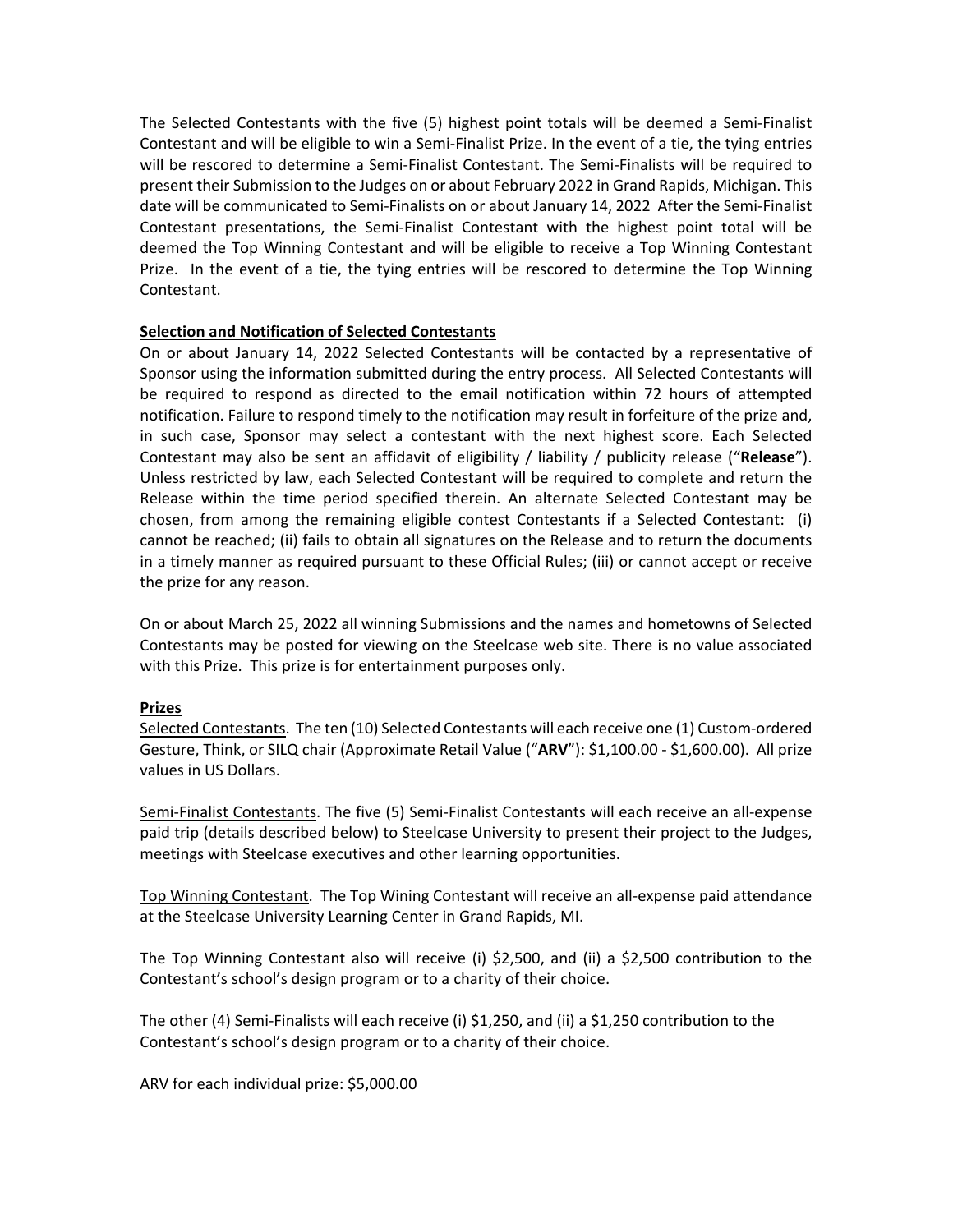Travel Details. The Semi‐Finalist trip to Grand Rapids, MI includes coach airfare and 2 nights standard lodging at the JW Marriott Hotel in Grand Rapids, MI. Trip must be taken during the time indicated by the Sponsor. Departure flights will leave on the earliest date indicated and the return flights will be on the latest day indicated for the trip selected. Semi‐Finalist Contestants must notify Sponsor of requested travel times at least ten (10) days in advance; otherwise Sponsor reserves the right to alter the request to accommodate availability. No substitutions. In the event a Semi‐Finalist Contestant cannot make the trip dates, the prize is forfeited, and that Semi-Finalist Contestant will not be entitled to the prize. No part of the trip is redeemable for cash. All meals and travel not expressly listed here are the responsibility of Selected Winners, including airport fees. No substitutions, except by Sponsor. If for any reason, the prize as listed cannot be awarded, Sponsor will substitute a prize of equal or greater value. Selected air travel for Semi‐Finalist Contestant must commence from nearest major metropolitan airport. Airport transfers are not included.

Prizes may be awarded in the form of coupon(s) and/or gift card(s). Actual value of travel prizes may vary based on point of departure and airfare fluctuations. Once airline tickets and hotel reservations have been issued, they may not be changed, re-sold, endorsed, exchanged, transferred or in any other manner modified by recipient. Travel must be completed by the dates determined by the Sponsor. Travel arrangements are subject to availability and to the terms of conditions of the airline, the hotel(s), and/or tour operator(s). Semi‐Finalist Contestants are solely responsible for any other unspecified expenses related to the travel prize, including without limitation meals, ground transportation, gratuities, incidental hotel expenses, excess baggage charges, upgrades and any and all federal, state, and local taxes on prize, including special airport taxes and fees. Semi‐Finalist Contestants are not entitled to any surplus between actual retail value of prize and stated ARV and any difference between stated ARV and actual value of the prize will not be awarded. No substitution, transfer, or cash redemption of prize, provided however that Sponsor reserves the right to substitute a prize with another prize of equal or greater value should the advertised prize become unavailable for any reason. Any and all activities related to the prize, including without limitation flying, are at the Semi Finalist Contestant's own risk and subject to whatever restrictions are imposed by the entities that govern the activities.

#### **License**

By entering, Contestants are granting Sponsor and its affiliates a worldwide, royalty‐free, perpetual, unrestricted, irrevocable and fully sub licensable right and license to consider, display, re‐post, disclose, use, re‐use, reproduce, modify, digitize or enhance, adapt, change, publish, translate, create derivative works from, distribute, re‐distribute, publicly perform and/or display Contestant's Submission (in whole or in part) and/or incorporate all or part of the Submission in other works, all in any form, format, media or technology now known or later developed or invented. CONTESTANTS WILL NOT BE PAID FOR THEIR SUBMISSION or for granting Sponsor any of these rights. Additionally, while Sponsor will seek to post the Submission in the form as provided at the time of entry, Contestants agree that due to technical limitations, Submission may be altered from its original form. Sponsor shall have no liability as to posting of Submissions. By entering the Contest, Contestants agree to waive all claims to and shall receive no royalties of any kind now or in the future from Sponsor for use of their Submission and represent and warrant that no other party is entitled to claim royalties from the use of the Submission as set forth in these Official Rules. Contestants may not resell, assign or transfer any of their rights under these Official Rules.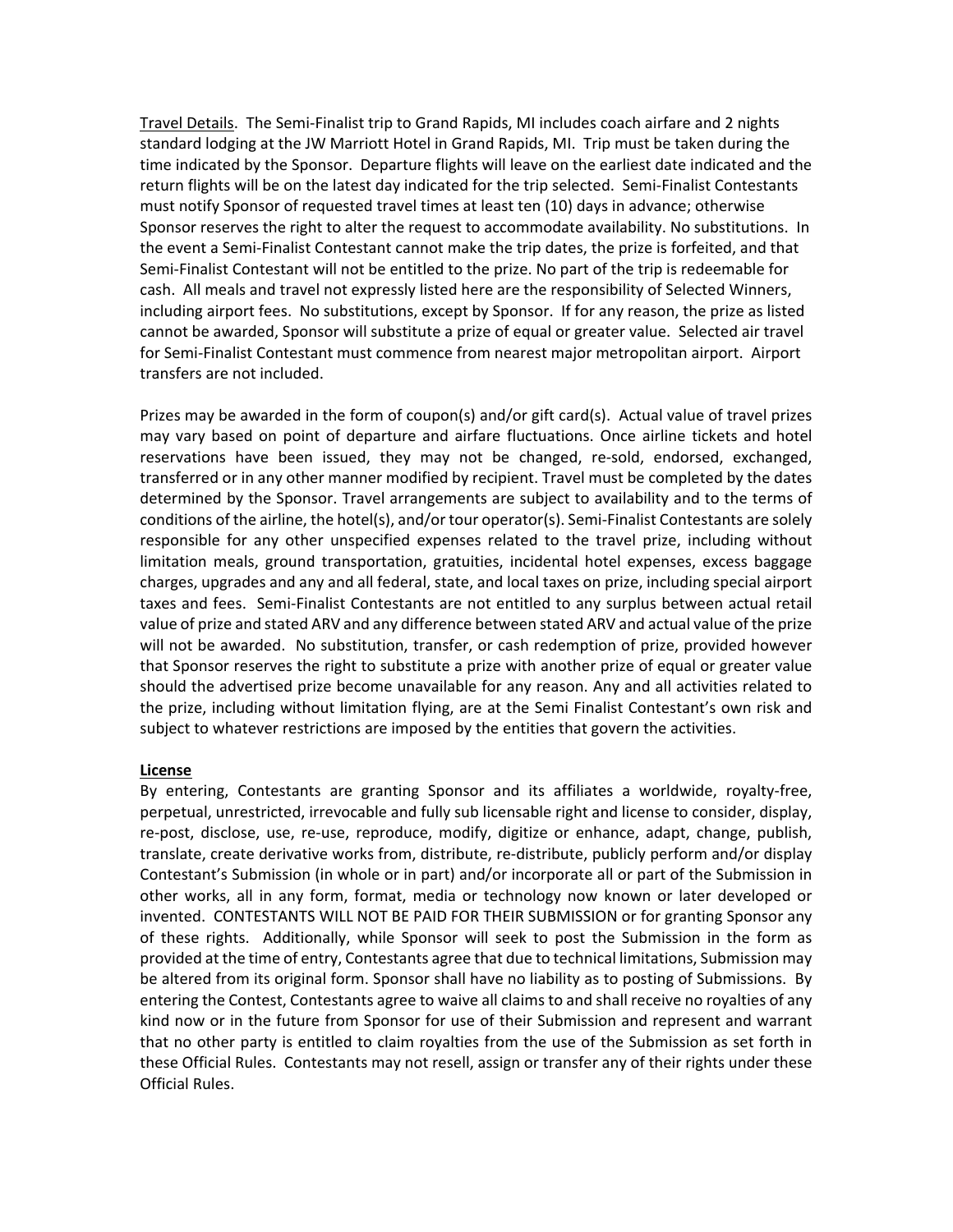#### **Publicity**

Sponsor reservesthe right to use the entry Submissionsto the Contest for publicity purposes prior to or after the Contest Period, in any media, and to use the name, likeness, and hometown name of any Contestant, including all or part of Submissions throughout the world, without any compensation or prior review unless specifically prohibited by law.

#### **Conditions**

Contest issubject to these Official Rules. By participating, Contestants agree to be bound by these complete Official Rules, including Sponsor's terms of use (https://www.steelcase.com/terms‐of‐ use/) and privacy policy. Contestants agree that the decisions of Sponsor are final and binding; and agree to waive any right to claim ambiguity in the Contest or these Official Rules, except where prohibited by law. Taxes, if any, are the sole responsibility of Selected Contestant, and Contestants may be issued an IRS Form 1099 for the ARV of any awarded prize. This Contest is void where prohibited or restricted by law, and subject to applicable federal, state provincial and local laws.

#### **Release**

Contestants and Professors agree to release and hold harmless Sponsor, its attorneys, affiliates, together with the respective directors, employees, officers, licensees, licensors and agents of each, including without limitation, their respective advertising and promotion entities and any person or entity associated with the production, judging, or administration of the Contest (collectively, the "**Releasees**") from any and all liability, loss or damage arising from or in connection with awarding, receipt and/or use or misuse of prize or participation in any prize‐ related activities. Sponsor reserves the right to disqualify any Contestant or Professor it finds to be tampering with the entry process or the operation of the Contest or violating these Official Rules. The Releasees shall not be liable for: (i) late, lost, delayed, stolen, misdirected, incomplete communications or affidavits, regardless of the method of transmission; (ii) telephone system, telephone or computer hardware, software or other technical or computer malfunctions, lost connections, disconnections, delays or transmission errors; (iii) data corruption, theft, destruction, unauthorized access to or alteration of entry or other materials; (iv) any injuries, losses or damages of any kind caused by the prize or resulting from acceptance, possession or use of a prize, or from participation in the Contest; or (v) any printing, typographical, administrative or technological errors in any materials associated with the Contest, including these official rules. Sponsor disclaims any liability for damage to any computer system resulting from participating in, or accessing or downloading information in connection with this Contest, and reserves the right, in its sole discretion, to cancel, modify or suspend the Contest should a virus, bug, computer problem, unauthorized intervention or other causes beyond Sponsor's control, corrupt the administration, security or proper play of the Contest. Sponsor may prohibit a Contestant from participating in the Contest or winning prize if, in its sole discretion, it determines such Contestant is attempting to undermine the legitimate operation of the Contest or undermine the purpose of the Content in any way by cheating, hacking, deception, or any other unfair playing practices of intending to annoy, abuse, threaten or harass third parties, any other players or Sponsor representatives. Use of any automated system to participate is strictly prohibited and will result in immediate disqualification. Disputes regarding these Official Rules and/or this Contest will be governed by the internal laws of the State of California in the United States. Any and all legal